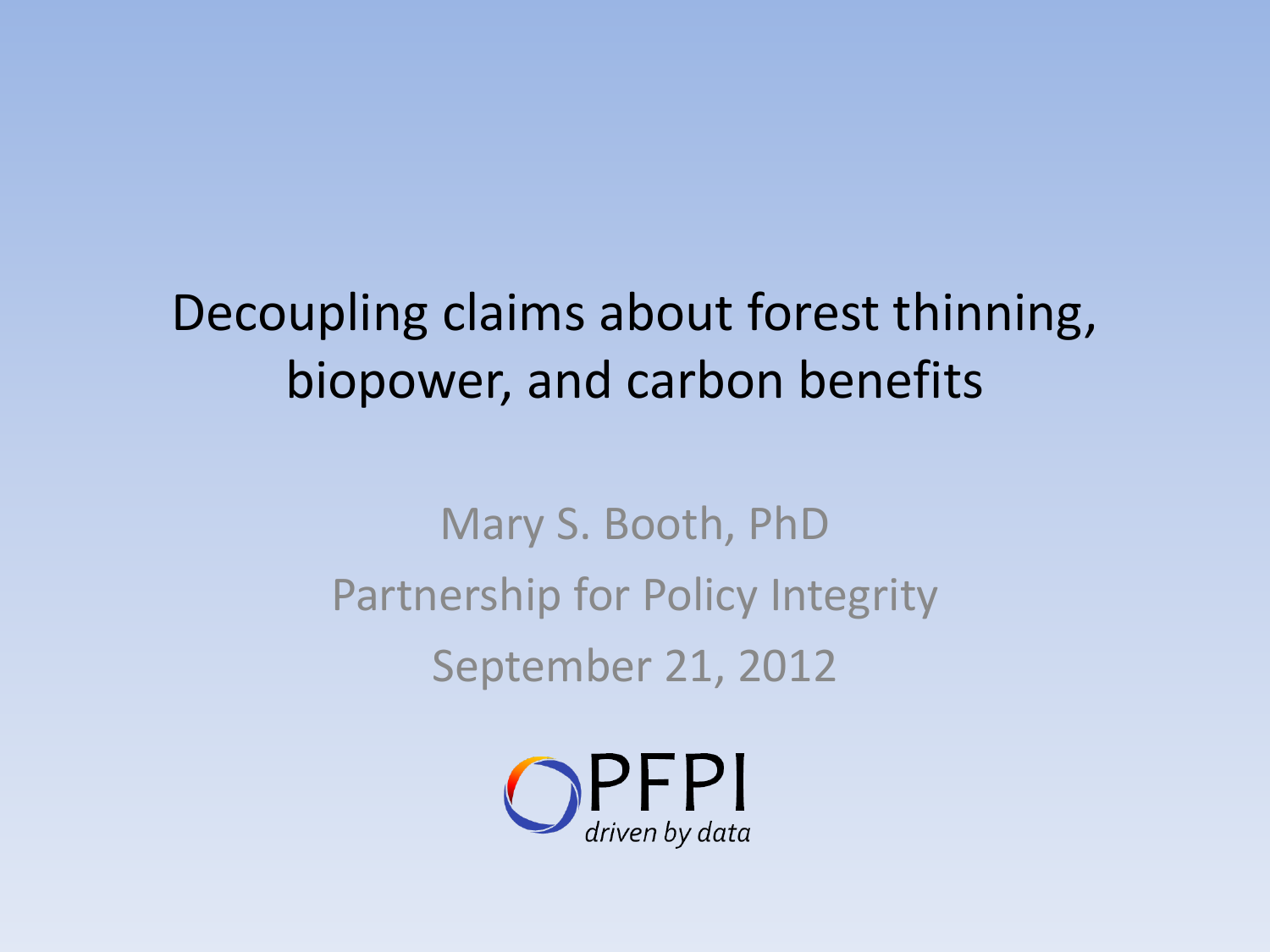### August 2012: Massachusetts takes electric-only biopower out of the state's RPS

### Facility efficiency

- 50% efficiency to qualify for ½ REC/MWh (60% for full REC)
	- Only combined heat and power facilities w/ robust steam customer qualify

### GHG emissions accounting

- Framework accounts for carbon debt of whole tree harvesting
- **EXECT** Requires 50% reduction in GHGs over 20 yrs compared to combined cycle natural gas facility

### Harvesting Sustainability

- Allowable biomass removals (as a percent of the forest products harvested) depend on soil conditions
- Protection old growth, steep slopes; retention of naturally down woody material
- $\blacksquare$  Harvest plans/fuel sourcing plans required

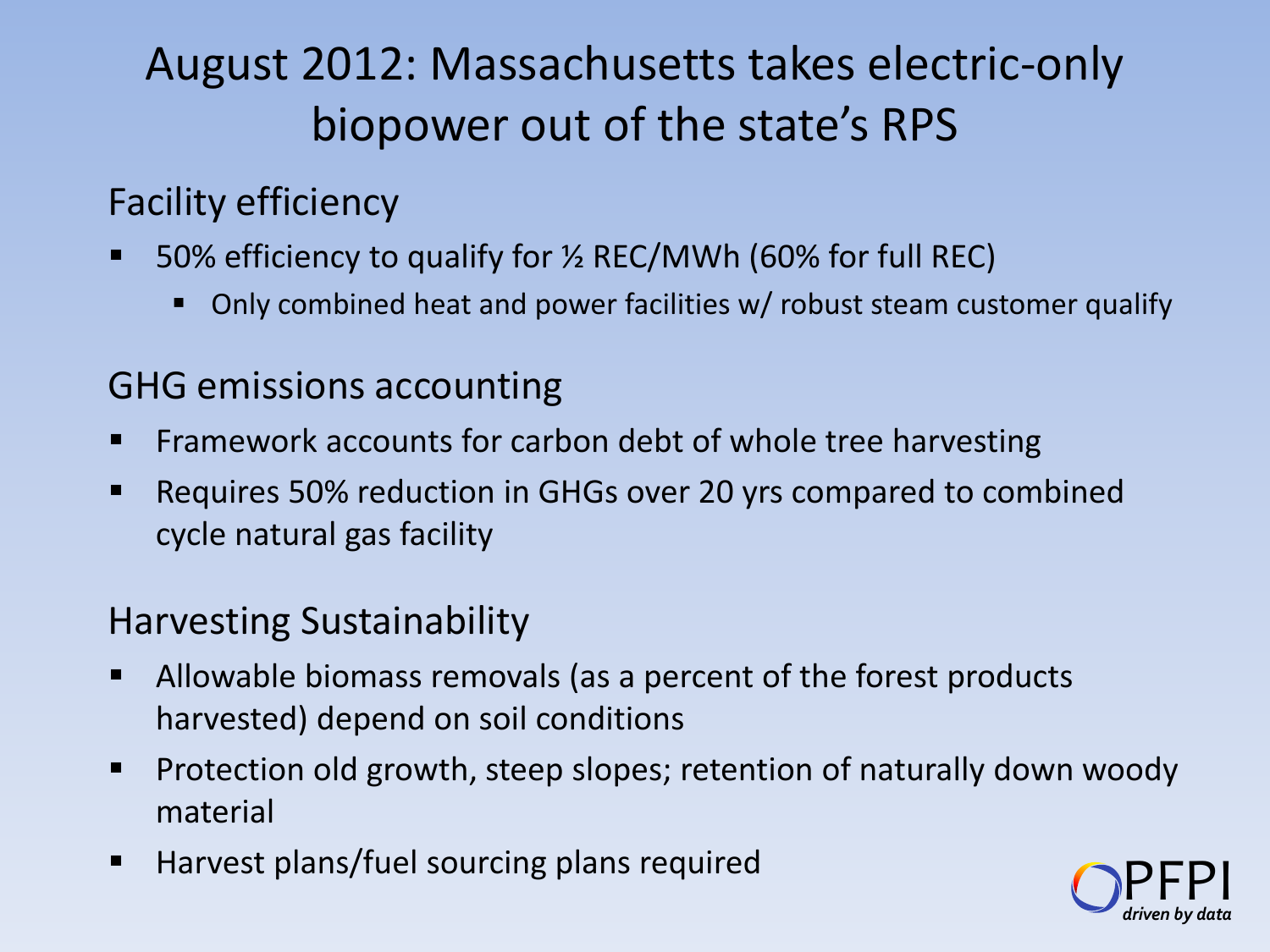# Role of biomass power in CA, 2010

| <b>Source</b>                         | <b>MWh</b> | <b>Percent of total</b> |
|---------------------------------------|------------|-------------------------|
| <b>Hydroelectric Conventional</b>     | 33,430,870 | 57%                     |
| Wind                                  | 6,078,632  | 10%                     |
| <b>Solar Thermal and Photovoltaic</b> | 769,331    | 1%                      |
| <b>Wood and Wood Derived Fuels</b>    | 3,550,877  | 6%                      |
| Geothermal                            | 12,600,098 | 21%                     |
| Other Biomass                         | 2,450,783  | 4%                      |

- Biomass power fueled by wood and "wood-derived fuels"
	- 6% of renewable power
	- 1.7% of California's *total* power generation
	- 5.87 million tons (about 10% increase) of uncounted CO2 from power sector

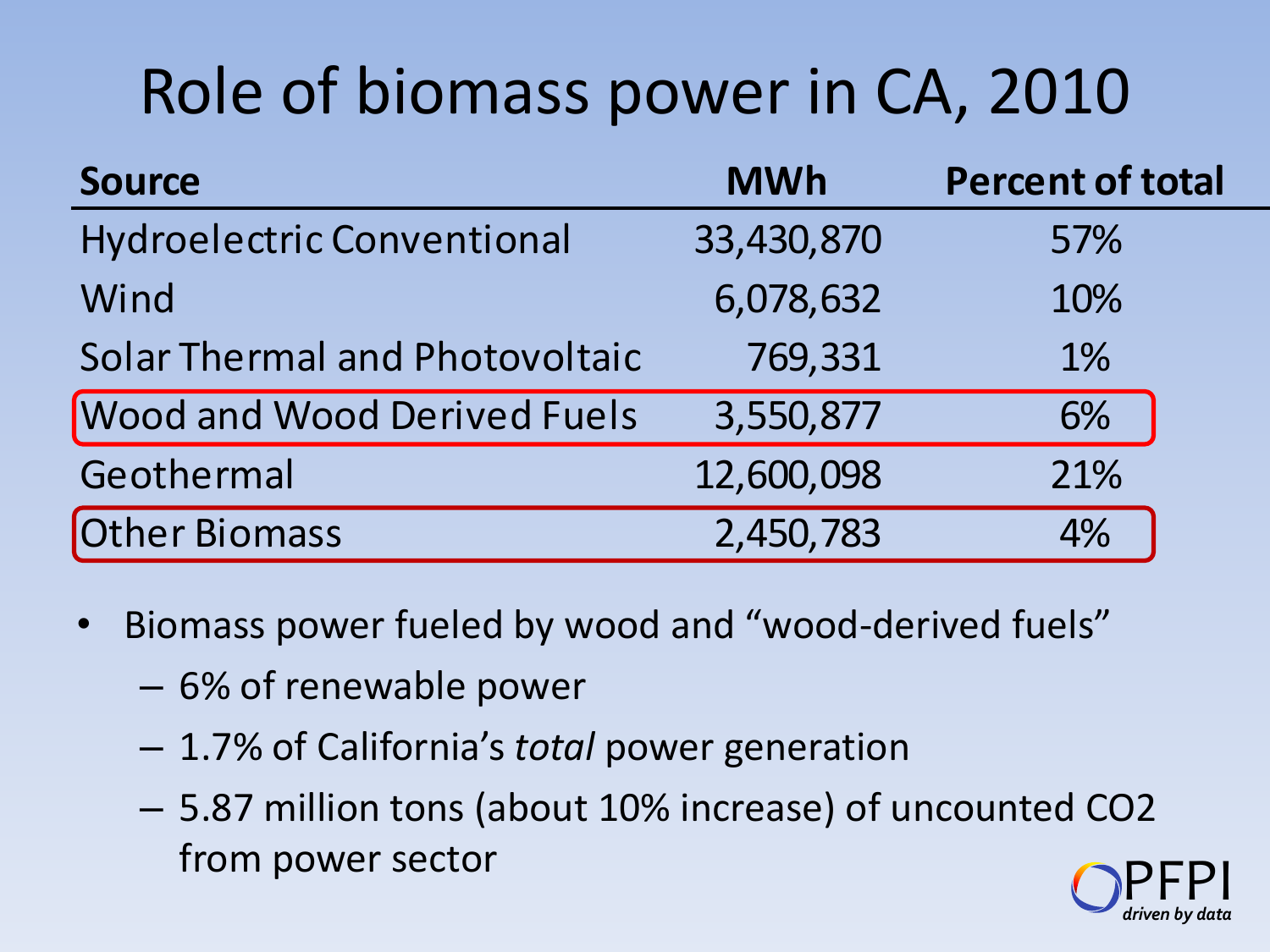# Ambitious goals for biopower, and big consequences

- 2012 "Bioenergy Action Plan" in CA: goal of 2,000 to 5,000 MW of new bioenergy.
	- Midpoint (3,500 MW) would require about 2.4 million acres of thinning per year at typical thinning rates of  $15 - 20$  tons per acre.
		- Facility lifetime: 30 to 40 years
	- Would also emit about 46 million tons of CO2/yr
		- Added to ~61 million tons of CO2 from CA power sector in 2010, represents 175% increase.

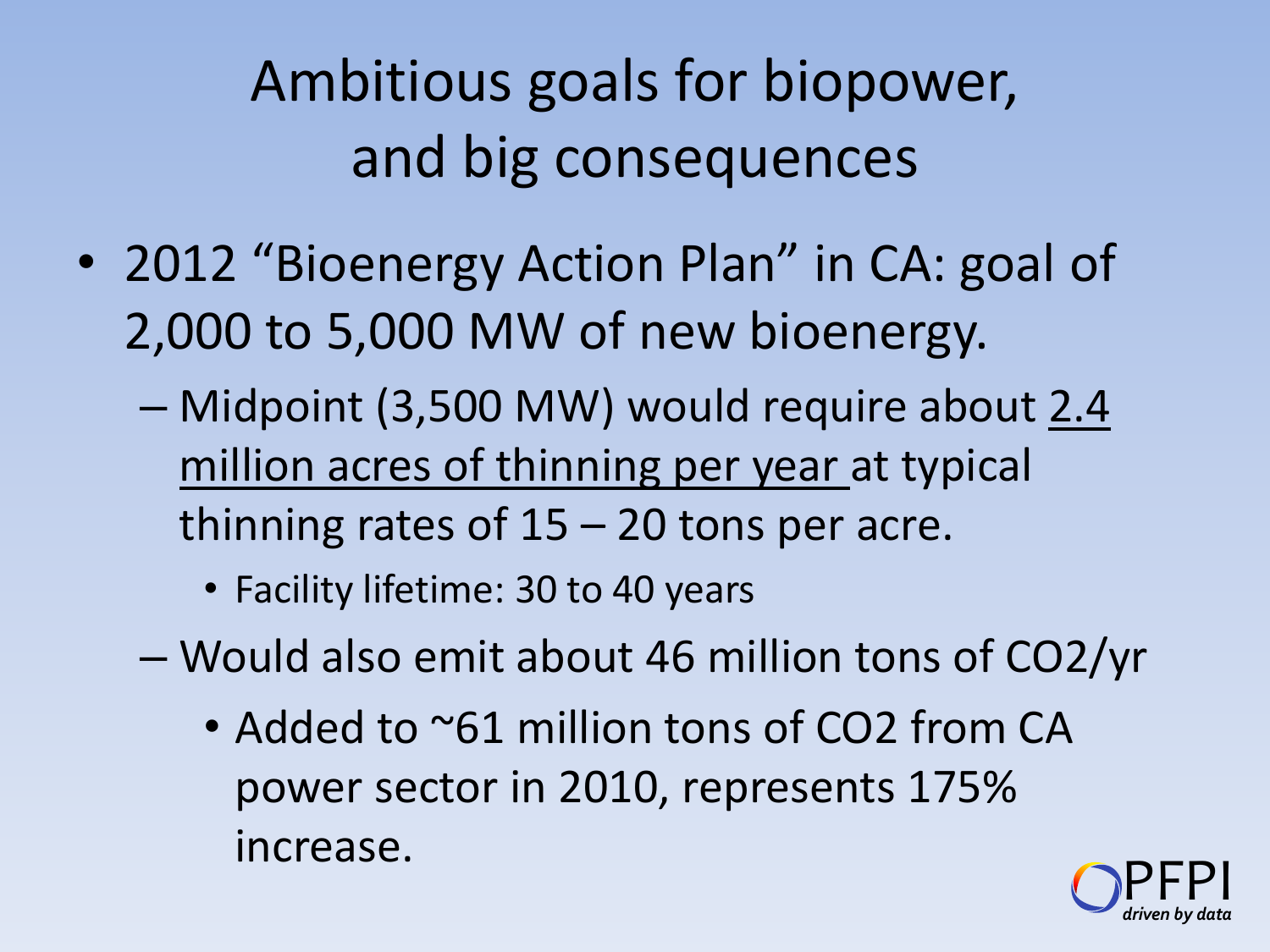## Biomass is treated as "Carbon free" under CA "Global Warming Solutions Act" (AB-32) cap and trade program

*"All agricultural crops or waste;*

*Wood and wood wastes identified to follow all of the following practices:*

- *1) Harvested pursuant to an approved timber management plan prepared in accordance with the Z'berg-Nejedly Forest Practice Act of 1973 or other locally or nationally approved plan; and*
- *2) Harvested for the purpose of forest fire fuel reduction or forest stand improvement."*

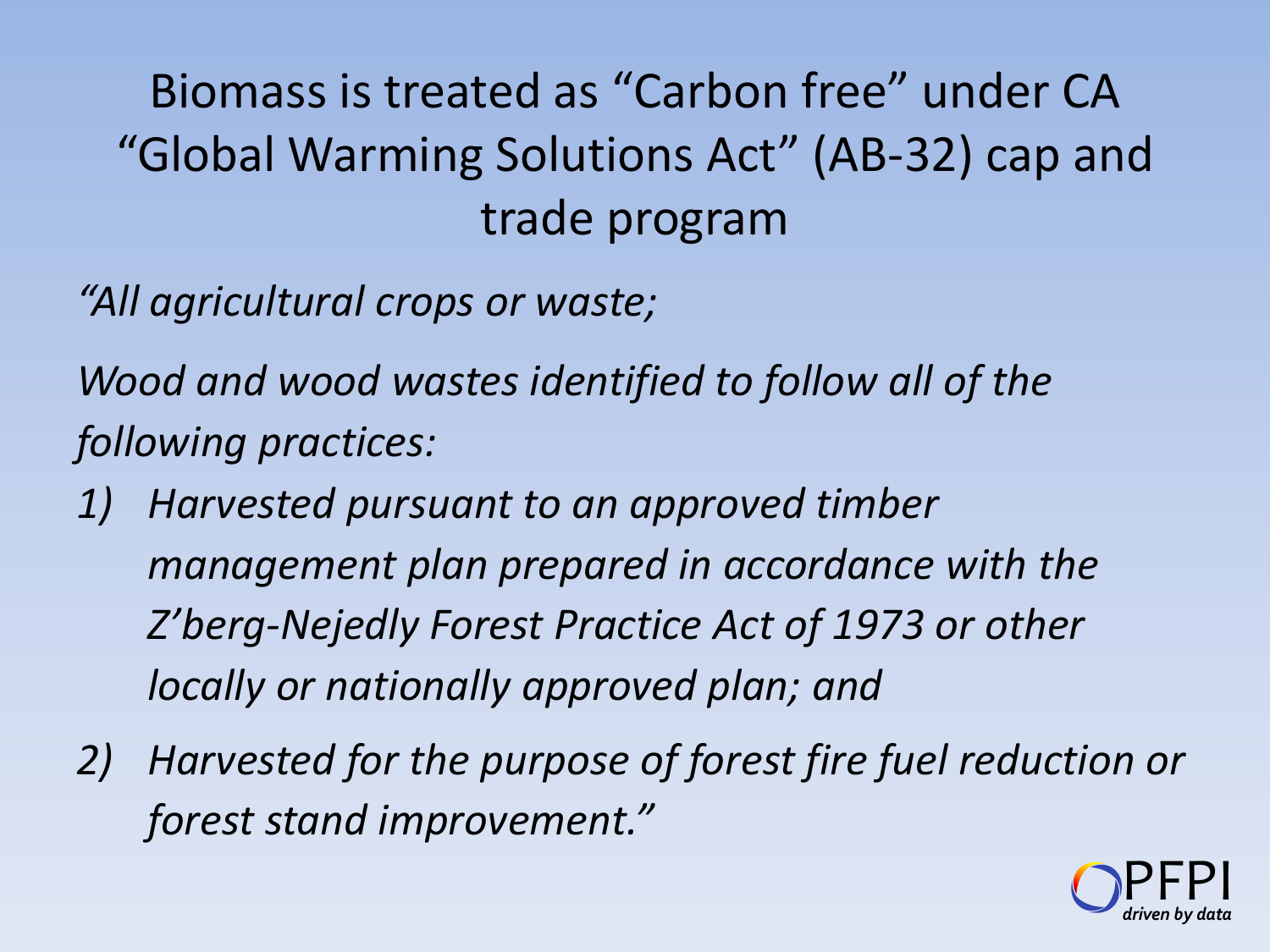## How are claims of "carbon neutrality" justified?

- Materials burned are "waste" and would decompose and emit CO2 anyway.
- Trees are cut specifically for fuel, and forest regrowth eventually re-sequesters carbon that's released by burning.

In California (and elsewhere): Claims that forest thinning projects combined with biopower provides a carbon benefit.

In which category do fuels from thinning projects belong? Does thinning drive biopower or does biopower drive thinning? PFPI

*driven by data*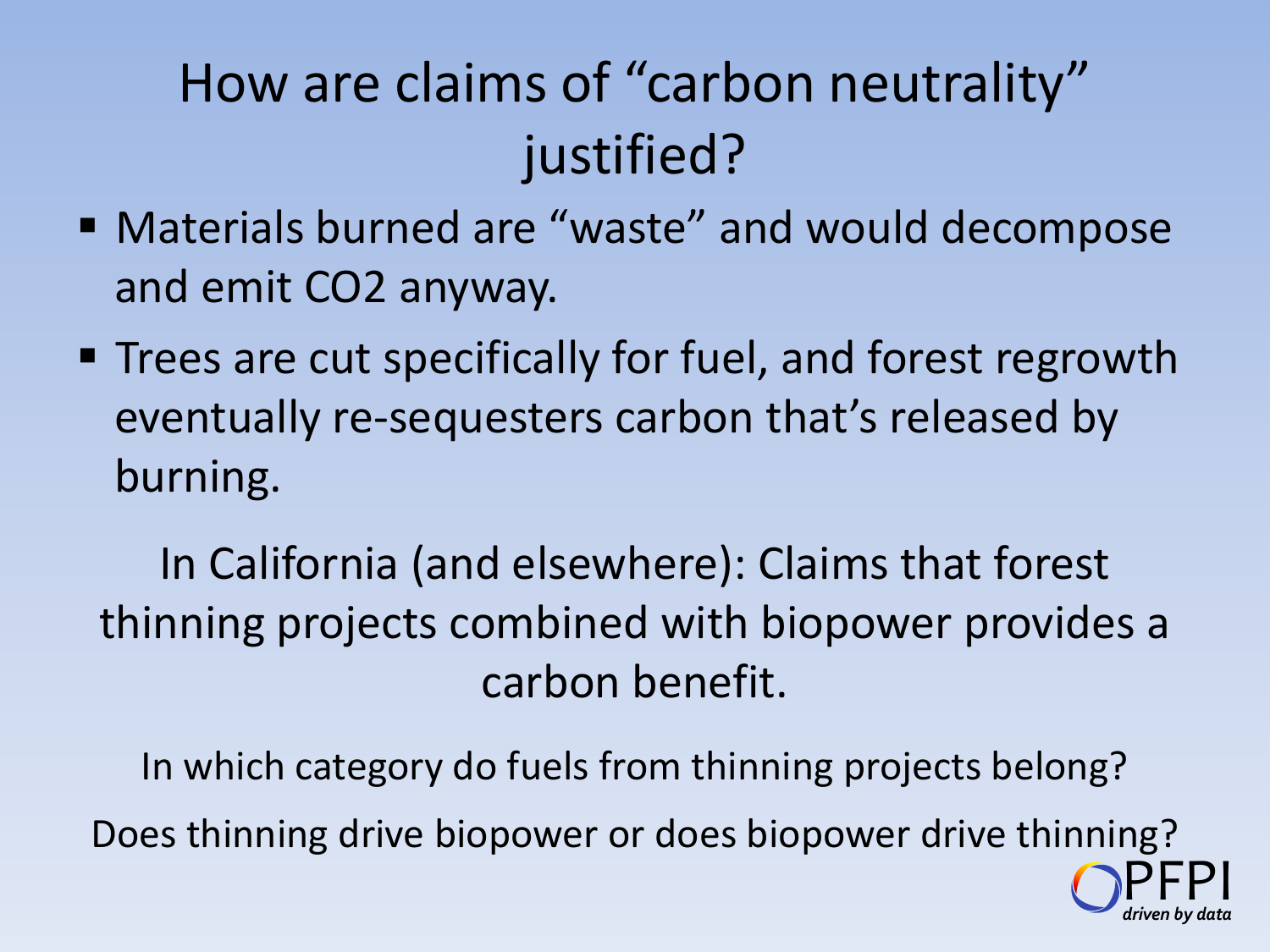# If thinning would happen "anyway"…

- Then biomass is waste and emissions need to be compared against the "anyway" fate e.g., comparison with slash-pile burning is
	- reasonable

**But**: thinning advocates often claim biomass facilities are needed to monetize practice by providing a market for fuels

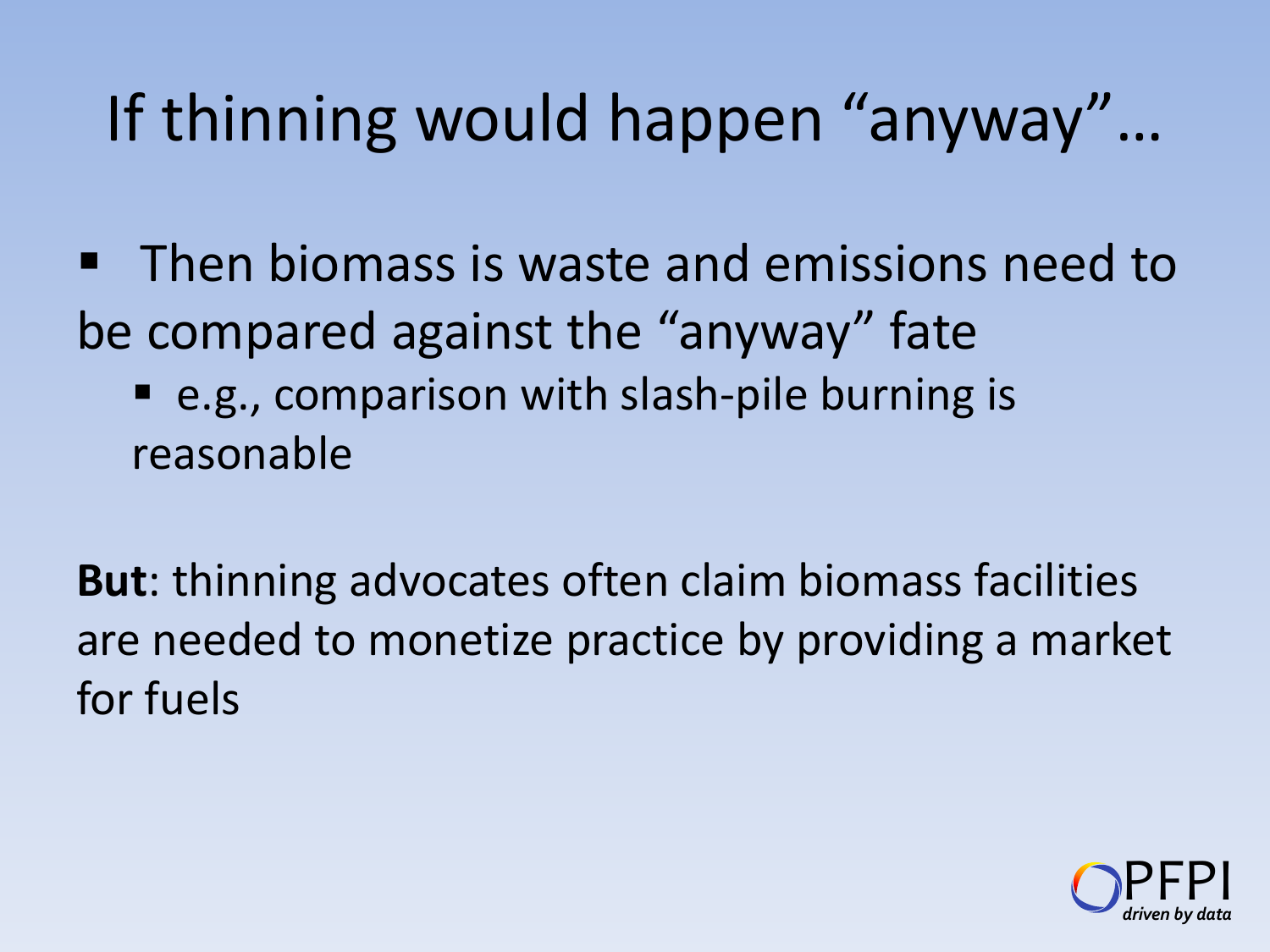When biopower projects help thinning projects to happen…

- … Then emissions need to be assessed in terms of loss of carbon from the landscape.
- And if forests are to be maintained with a lower standing biomass, then loss of carbon is a **permanent emission** to the atmosphere
- Biopower CO2 emissions higher than fossil fuel emissions.

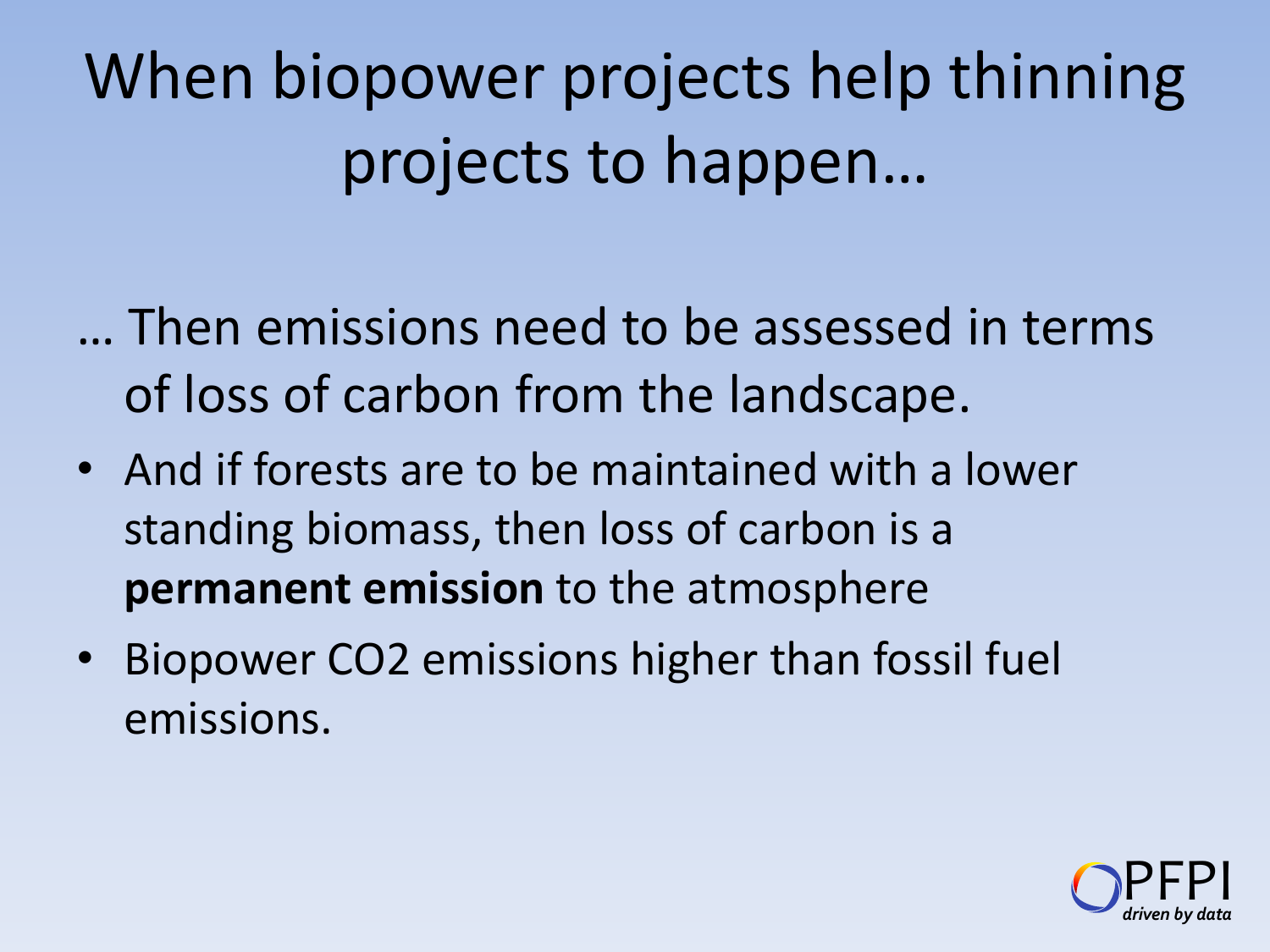### Biomass power facilities emit substantially more CO2 per MWh than coal or gas facilities

|                              | <b>Fuel CO2 per</b>   |                 | <b>Fuel mmbtu</b> |            |
|------------------------------|-----------------------|-----------------|-------------------|------------|
|                              | heat content          | <b>Facility</b> | required to       |            |
|                              | (lb/mmbtu) efficiency |                 | generate 1 MWh    | Lb CO2/MWh |
| <b>Gas combined cycle</b>    | 117.1                 | 0.45            | 7.54              | 883        |
| <b>Gas steam turbine</b>     | 117.1                 | 0.33            | 10.40             | 1,218      |
| <b>Coal steam turbine</b>    | 205.6                 | 0.34            | 10.15             | 2,086      |
| <b>Biomass steam turbine</b> | 213                   | 0.24            | 14.22             | 3,029      |

#### **A biomass plant emits**

~150% the CO2 of a coal plant ~250% the CO2 of a gas plant ~ 340% the CO2 of a combined cycle plant Fuel CO2 per heat content data are from EIA. Efficiency for fossil fuel facilities calculated using EIA heat rate data (http://www.eia.gov/cneaf/electricity/epa/epat5p4.html); biomasBiOMass ST efficiency value is common value for utility-scale facilities. Coal ST Gas ST Gas CC

#### **lb CO2 emitted per MWh**

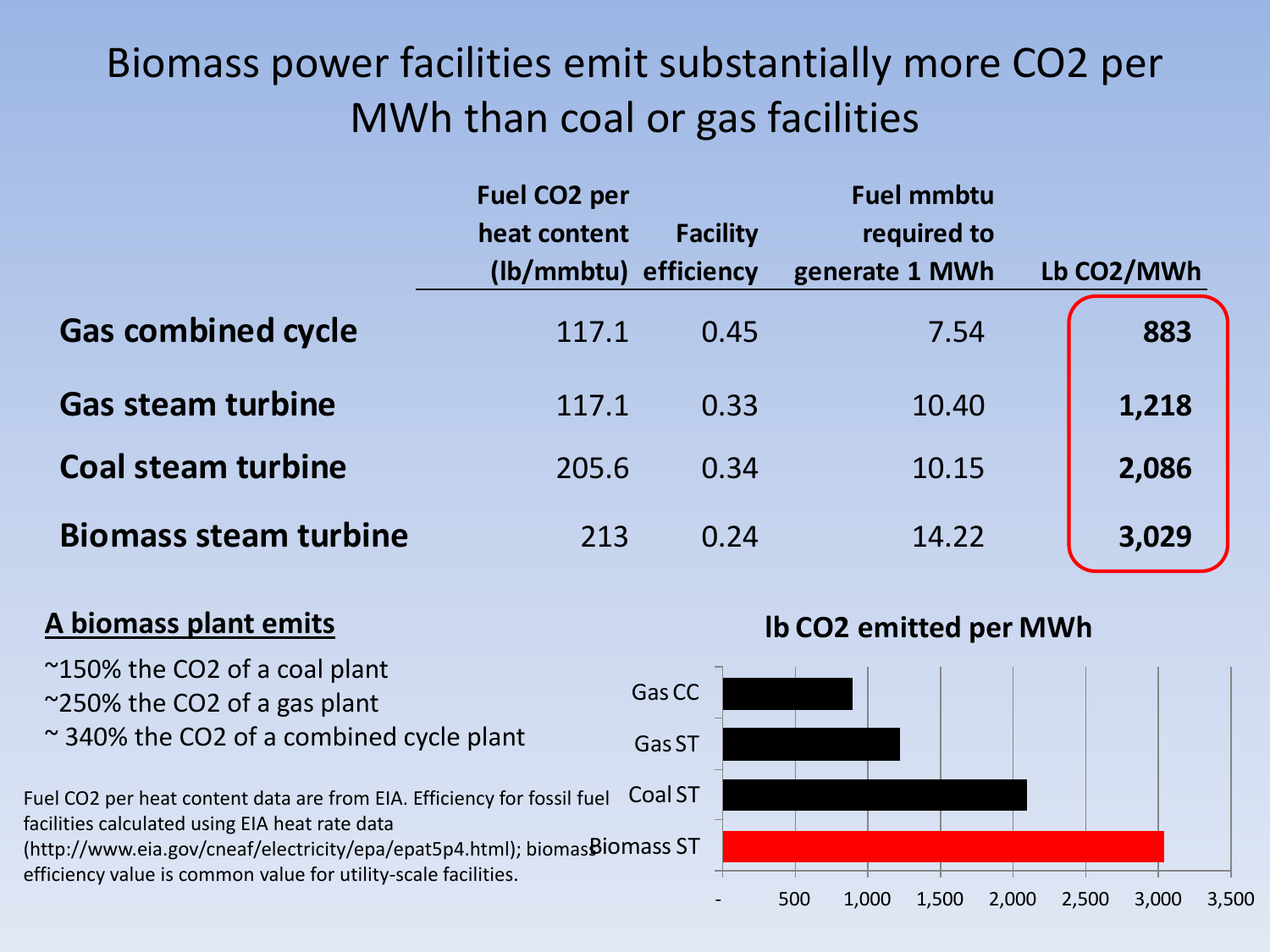## Carbon benefit from thinning? Assumptions don't hold up

- Winrock International thinning study (initiated by CA Energy Commission):
	- Probability of any area burning is low
	- Regrowth takes decades
	- Thinning for fuels reduction and generating biopower increases carbon emissions over the fossil fuel/no-thinning scenario
- Oregon State Study (Joshua Clark et al):
	- Reduction in carbon stocks from thinning lasts decades.
	- Taking long-lived wood products and displaced fossil fuel emissions into account doesn't help

Goslee, K., et al. 2010. Draft Final report on WESTCARB Fuels Management Pilot Activities in Shasta County, California. California Energy Commission, PIER.

Clark, J., et al. 2011. Impacts of thinning on carbon stores in the PNW: a plot level analysis. College of Forestry, Oregon State University, May 25, 2011.

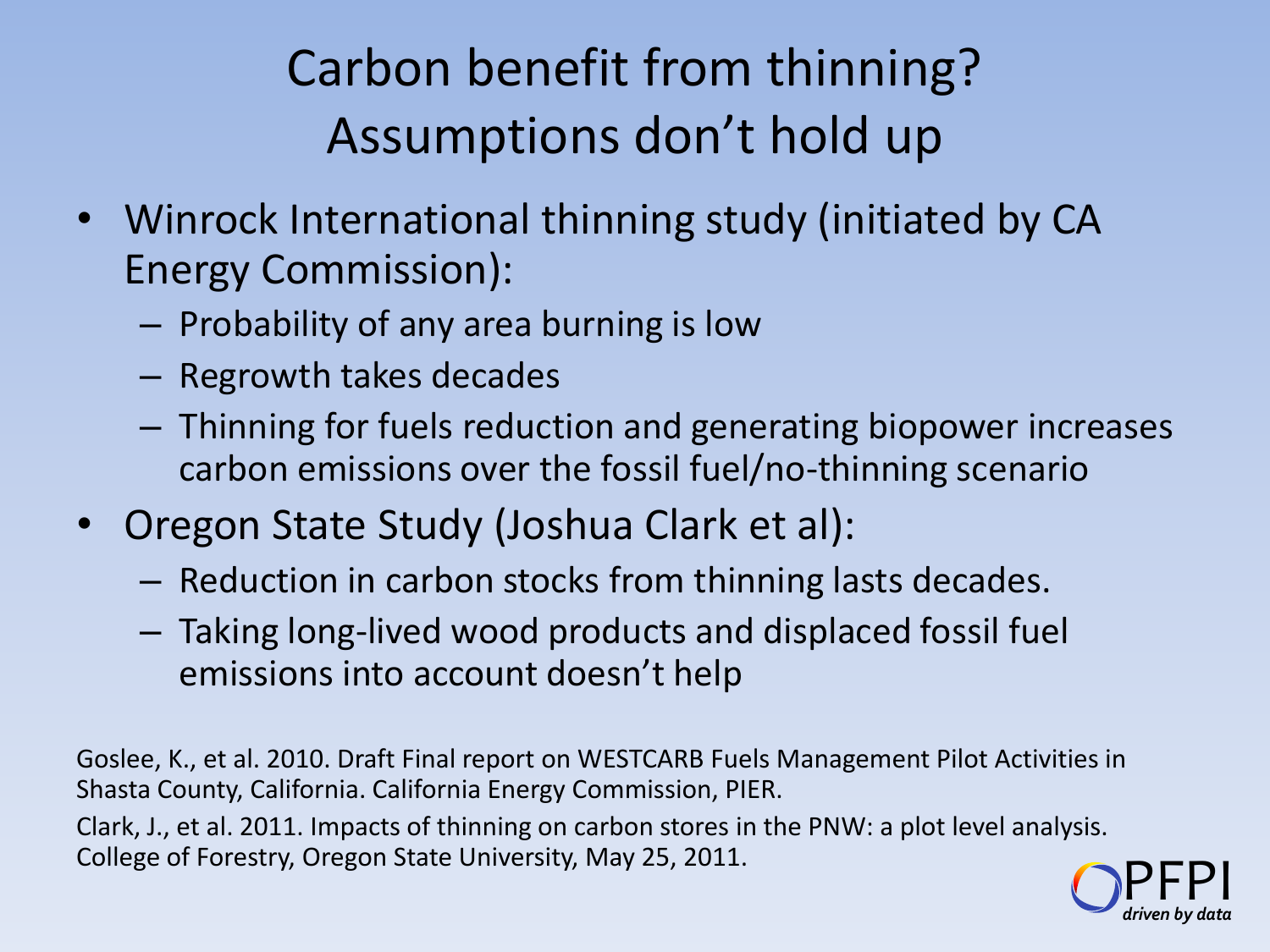## Reductions in fire intensity, extent, from thinning? Assumptions often don't hold up

### Campbell et al 2007:

"patches of mature mixed-conifer forest in southwestern Oregon that were subject to low-severity fire (i.e.  $0 - 10\%$  overstory mortality) released 70% as much C per unit area as did locations experiencing high-severity fire (ie > 80% overstory mortality)."

### Winrock International:

"Treatment never reduces fire emissions by more than 40% and on average across five sites only reduced emissions by 6%"

Campbell JC, Donato DC, Azuma DA, and Law B. 2007. Pyrogenic carbon emission from a large wildfire in Oregon, United States. J Geophys Res-Atmos 112: G04014.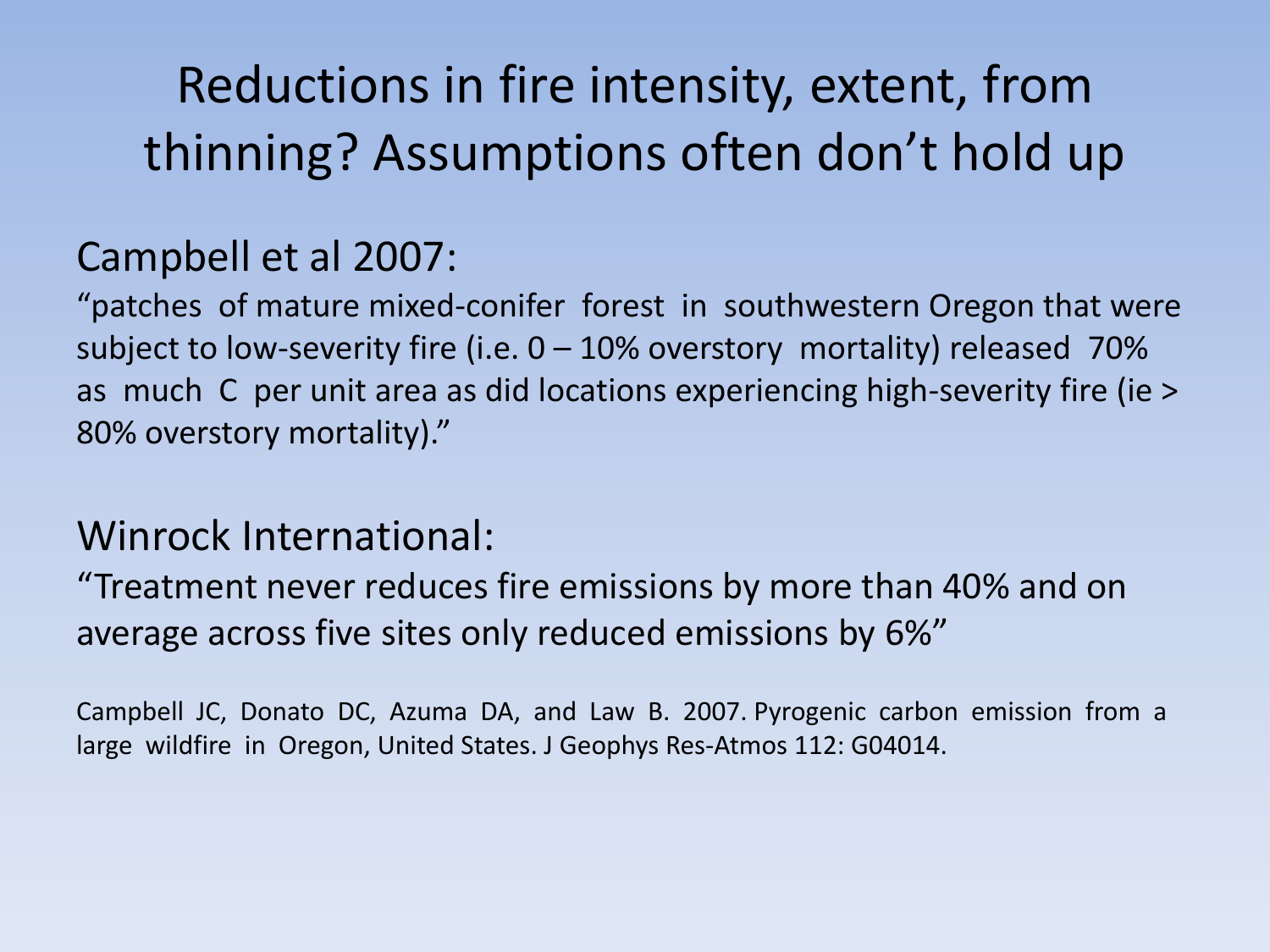## Campbell et al, 2011

*"To simply acknowledge the following – that*

*(1) forest wildfires primarily consume leaves and small branches,* 

- *(2) even strategic fuels management often involves treating more area than wildfire would otherwise affect, and*
- *(3) the intrinsic trade-off between fire frequency and the amount of biomass available for combustion functions largely as a zerosum game –*

*– leaves little room for any fuel-reduction treatment to result in greater sustained biomass regardless of system parameterization."*

- Not a lot of difference in C removal between big and small fires
- You have to treat 10 acres to get fire reduction benefit on 1 acre
- Big, infrequent fires leave more carbon on the landscape than smaller, more frequent fires

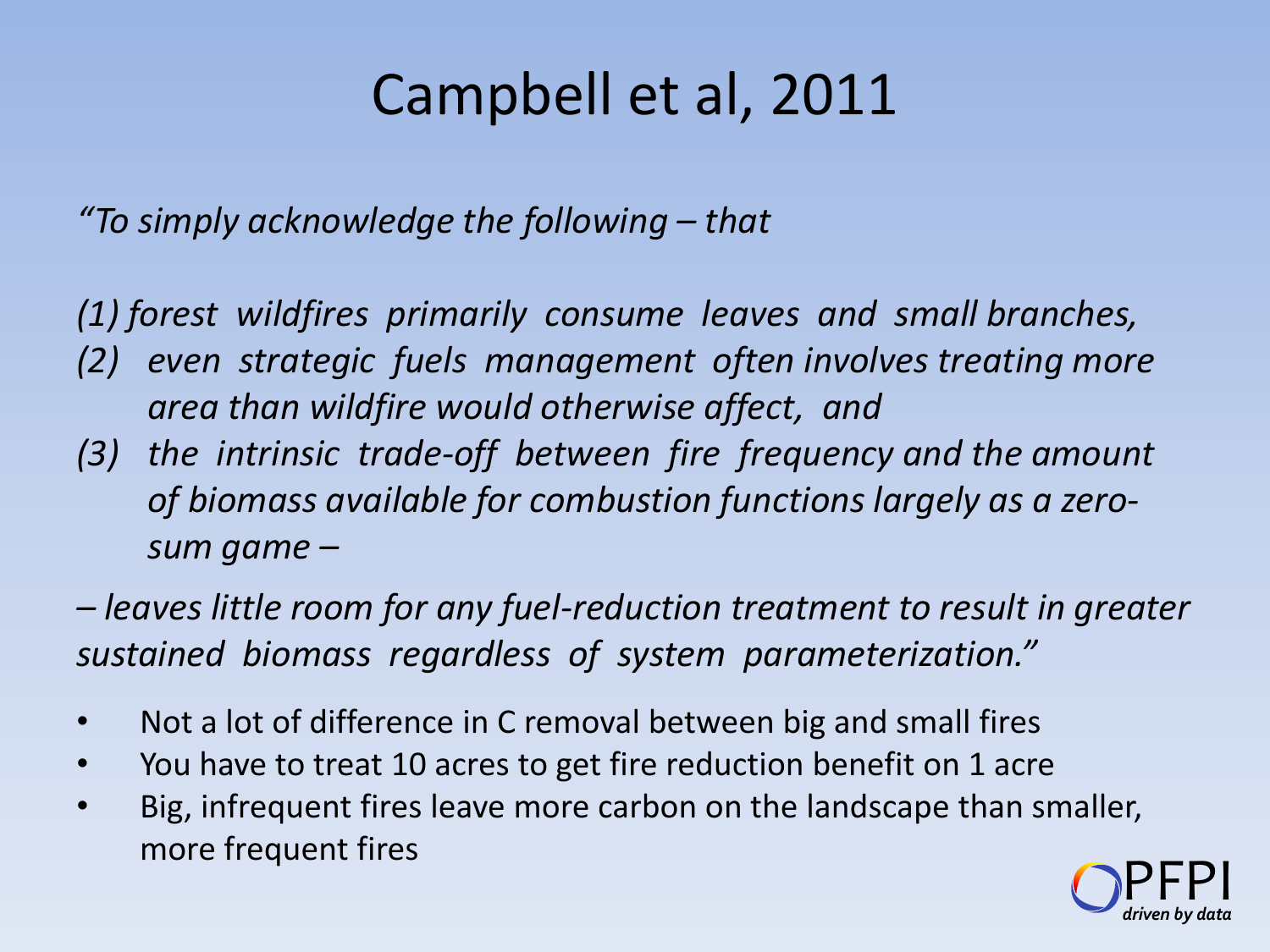## Hudiberg et al, 2011

- *"We studied 80 forest types in 19 ecoregions, and found that the current carbon sink in 16 of these ecoregions is sufficiently strong that it cannot be matched or exceeded through substitution of fossil fuels by forest bioenergy.*
- *In this study region, the current in situ net biome production in tree biomass, woody detritus and soil carbon is more beneficial in contributing to reduction of anthropogenic CO2 emissions than increasing harvest to substitute fossil fuels with bioenergy from forests."*

Letting forests grow does more to reduce emissions than thinning them and generating biopower and expecting to see a benefit from that

Tara Hudiburg, et al. 2011. Regional carbon dioxide implications of forest bioenergy production, Nature Climate Change, doi: 10.1038/NCLIMATE1264 (2011)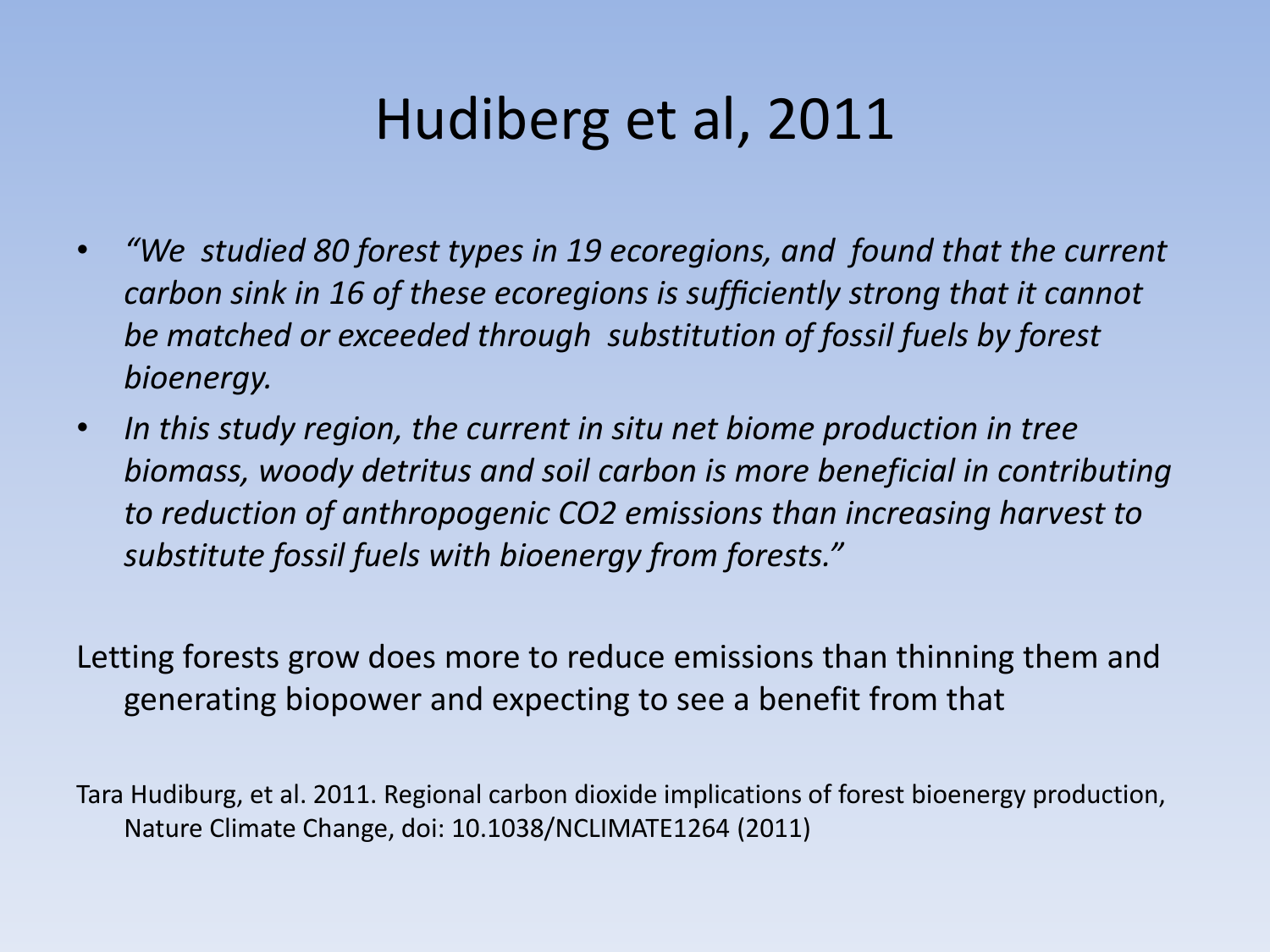## Cabin Creek (2 MW gasifier north of Lake Tahoe): Issues raised by EIR

- Facility life (40 yr) exceeds forest management horizons
- May burn construction/demolition wood
- Need for transmission lines
- Air emissions (criteria pollutants and toxics) mitigation "infeasible" (King's Beach proposal led to ban on biopower facilities in Tahoe Basin)
- Relies on assumptions about fate of thinnings to justify low carbon claims; "netting" analysis not legal for PM, why should it be legal for CO2?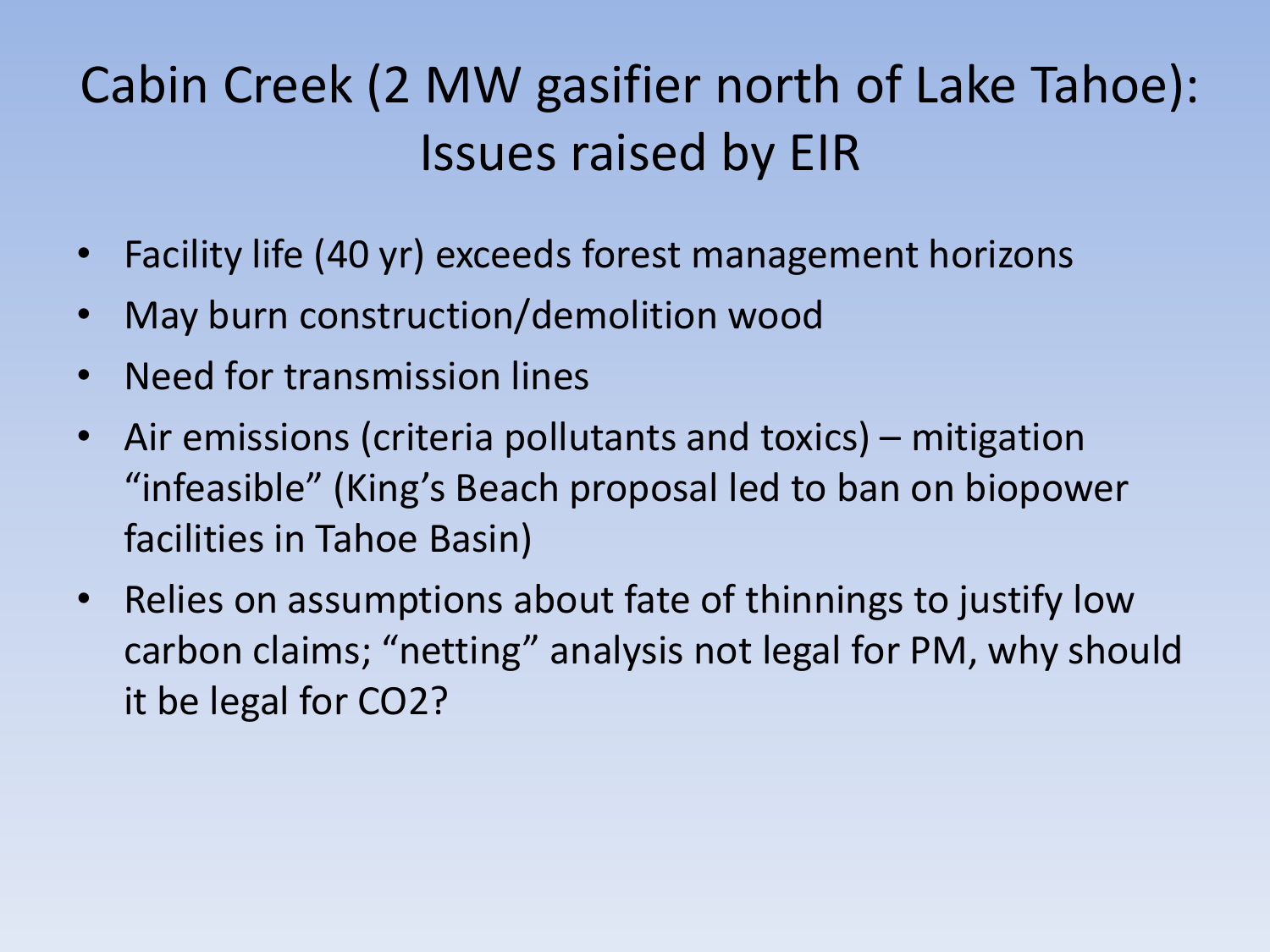### Loss of forest to homebuilding is driving calls for more thinning

US Forest Service report: California's Forest Resources, 2001 – 2005

"… a great deal of forest land has already been affected by development. Continued WUI growth at rates seen in the 1990s are likely to place **extraordinary pressure** on California's forest resources.

Effects will be especially pronounced in forested regions with rapidly expanding wildland urban interface, such as the Sierra Nevada foothills (23 percent) and Sierra Nevada mountains (12 percent).

In these regions **nearly all new homes are added to intermix areas**, where the pressures on forest land in terms of resource use, introduction of exotic invasives, and **imperatives to reduce fire hazard are likely to be extraordinary. "**

Without land use controls, strict zoning, or powerful financial counterincentives, increasing rates of conversion of forest land to developed uses are likely to **greatly alter the productivity, health, and ecosystem integrity of California's forests.**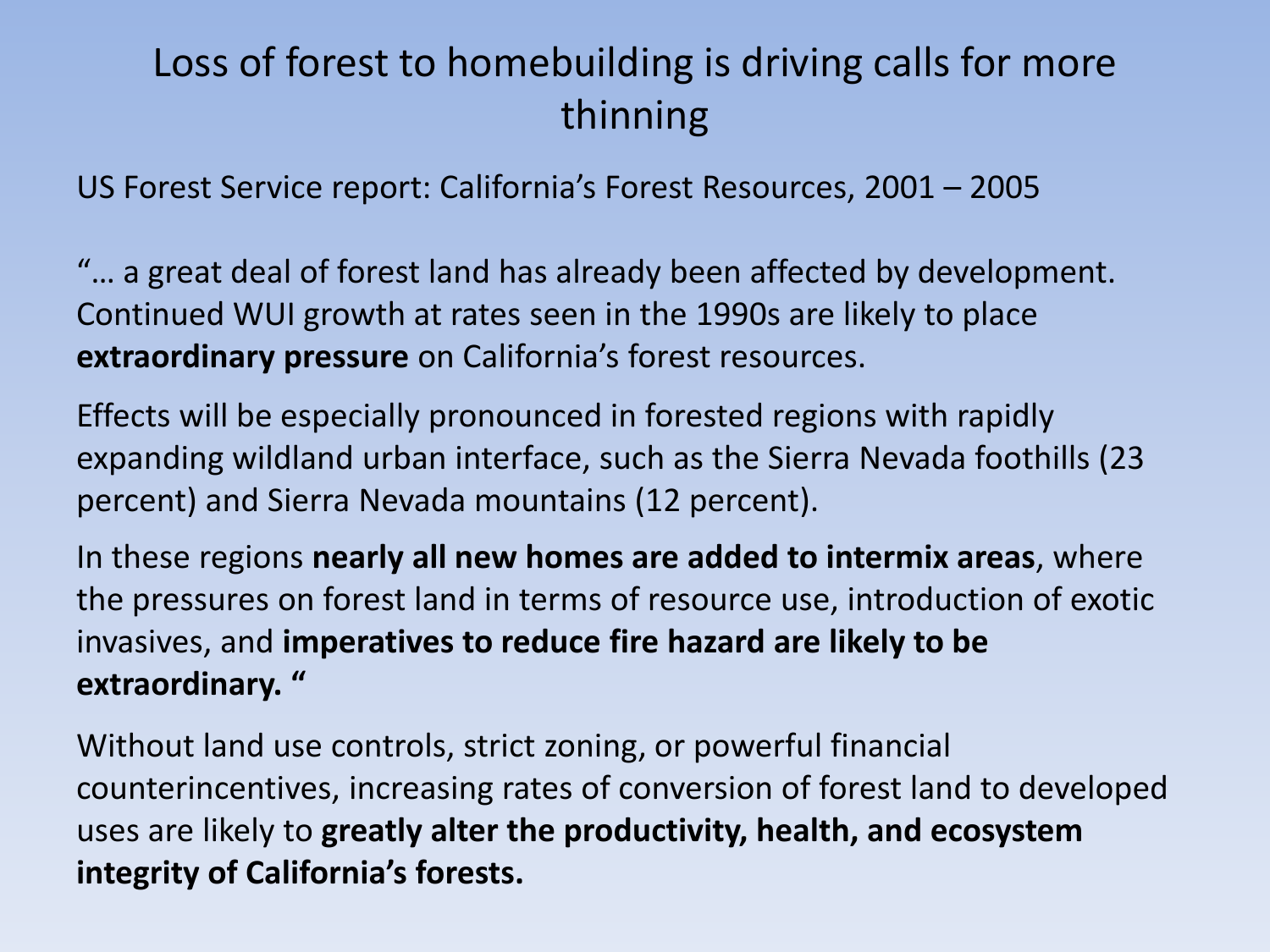# To clarify consequences of thinning and biopower:

- Stop making unsubstantiated claims about carbon benefits of thinning
- Stop making unsubstantiated claims about carbon benefits of bioenergy
- Decouple policy decisions about bioenergy and thinning.
- Consider in all policy-making that promoting thinning enables urban sprawl
- Reform AB-32 to promote only truly carbon-neutral energy